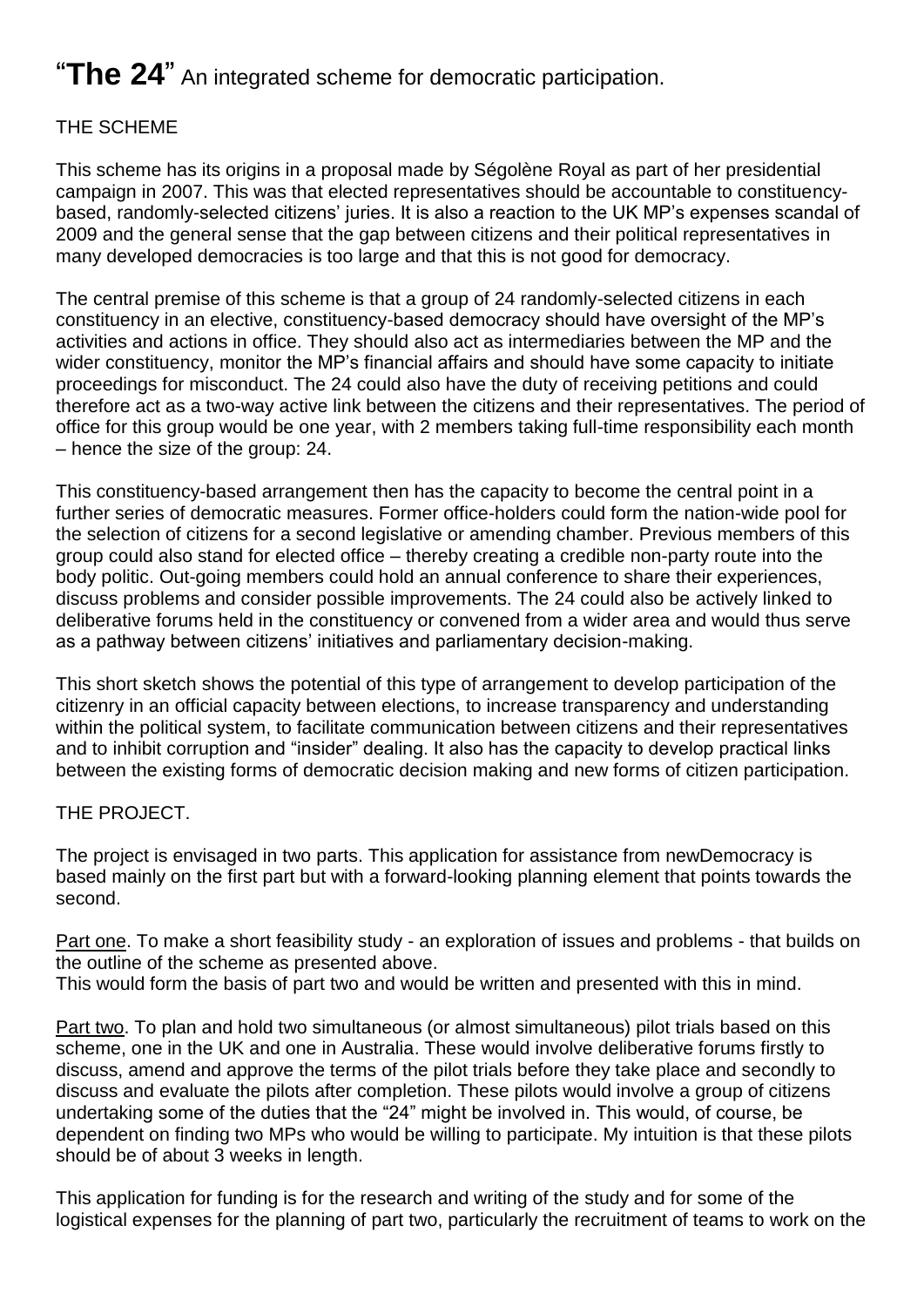pilots and the enlistment of two willing MPs. I would undertake this work myself. I would aim to complete the written element by April 2016 and to do most of the logistical and planning work between April and July 2016.

The plans for part two would then form the basis for funding applications from June 2016. At this stage the main elements for the pilots: the teams and the MPs should be in place awaiting the outcome of the funding efforts.

## THE STUDY

The method I propose to use in this study is to formulate key questions relating to the scheme. These would then be explored in theory and some indication could be given as to how they might also be explored in practice during the pilot studies. The aim is to present various options and ideas in such a way as to provide the agenda for further discussion (this could take place during the pre-pilot deliberative sessions for example.) As a principle I would work within the basic framework (24 participants, 2 with greater responsibility per month, one year period of office) but would include some discussion of alternatives or explore scenarios where alternative arrangements might prove useful.

The key questions would include:

What would be the exact role, responsibilities and status of the 24?

What powers could they have?

What would constitute misconduct a) by the MP, b) by members of the 24?

What procedures could be used in the event of misconduct?

How could the non-partisan status of the 24 be maintained?

What should the relationship be between the 24 and a) The citizenry, b) civil society groupings in the constituency, c) political organisations within the constituency, d) the press and the media? Should the 24 be paid?

How would the 24 be recruited? What sort of training should be given?

How would such a scheme relate to existing electoral arrangements (British and Australian)? How could the 24 scheme work within the wider context of promoting citizens' democracy?

The finished form of this study would be a paper of about 9-10,000 words covering the basic case, the key questions and attempts to answer them. This would be followed by a number of appendices dealing with certain questions in greater detail. The study could be published as a pamphlet or used as a discussion document (or both).

PLANNING FOR PART TWO.

The main part of this would involve creating two teams and finding interested MPs. The main item of expenditure for this would be travel to Australia to have discussions with possible members of the Australian contingent. This would also enable me to make first-hand contact with recent developments in citizen participation in Australia.

Should it prove difficult or impossible to fund or undertake part two, the attempt to form teams, contact MPs and plan the second part will act as a means of disseminating and spreading the ideas contained in the study. As such it would be commensurate with the nDF criteria.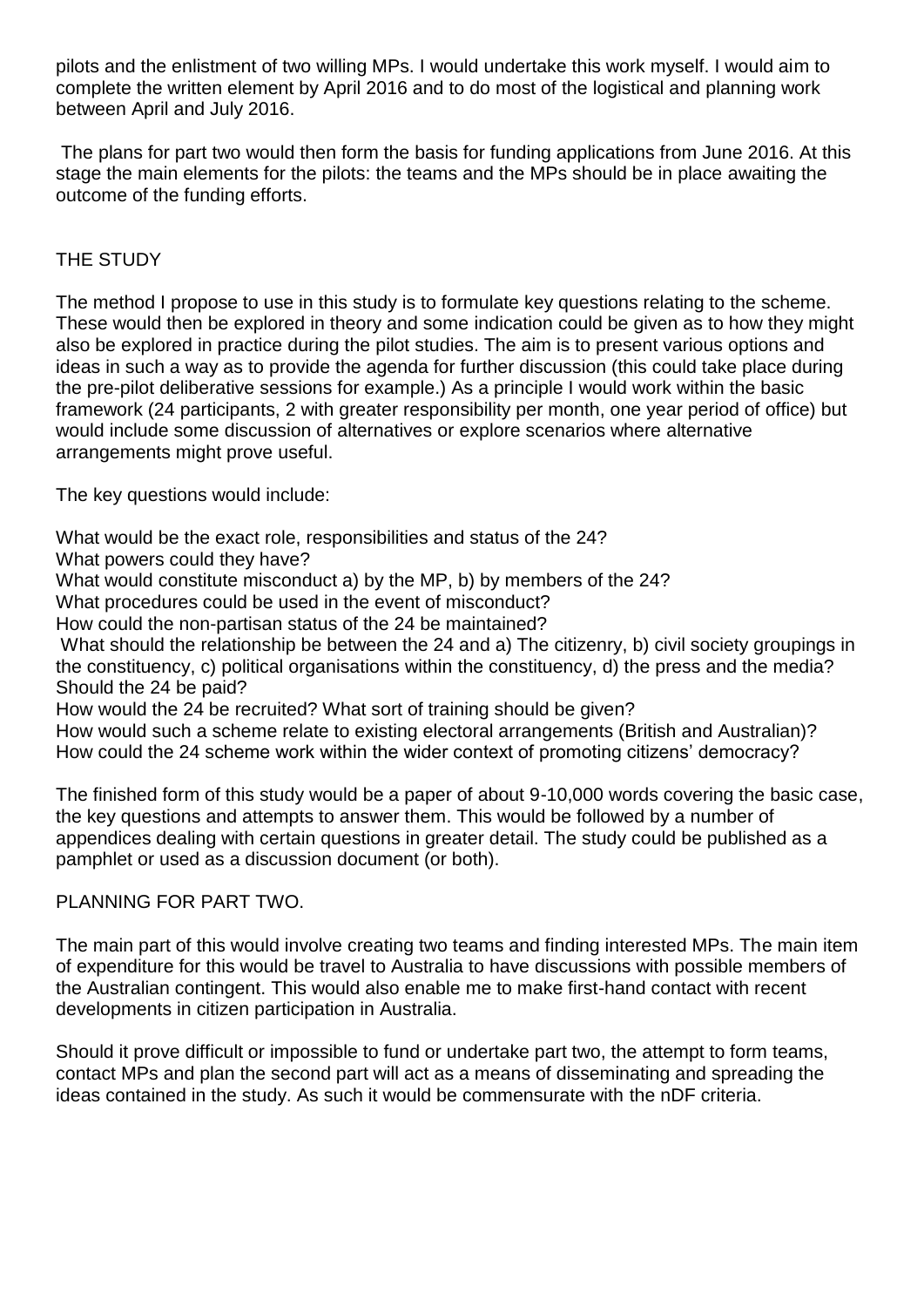## PROPOSED BUDGET.

| Research for and completion of study<br>(based on six months part-time work).                                      | £5,000   | \$10,334 |
|--------------------------------------------------------------------------------------------------------------------|----------|----------|
| Travel in UK for research and team-building:<br>(30 trips to London + equivalent of 3 trips to Scotland) $\hat{E}$ | 720      | \$1,448  |
| Travel to and in Australia (10 day trip)                                                                           | £ 2,500  | \$5,167  |
| Accommodation in Australia                                                                                         | 800<br>£ | \$1,653  |
| Total                                                                                                              | £9,020   | \$18,602 |

### PERSONAL DETAILS

Oliver Dowlen is a scholar specialising in the random selection of citizens for public office. His doctoral thesis (New College, Oxford) was joint winner of the Sir Ernest Barker prize for best thesis in political theory for 2006-7; it has since been published (*The Political Potential of Sortition*, Imprint Academic 2008) In recent years he has been joint organiser of the CEVIPOF seminar series on the political use of sortition funded by Sciences Po, Paris. In October 2012 he took up an ISRF Early Career Fellowship at Queen Mary College, London to study the benefits of using randomly-selected citizens in transitions to democracy. In early 2015 he affiliated with CEVIPOF, Sciences Po in Paris as a Chercheur Associé and is part of their working group on democratic procedures.

### Recent Conference and Seminar Attendance and Papers

May 2015 *Modern democracy and the randomly-selected citizen*. Nanyang Technological University Singapore.

February 2005 Planning meeting for conference on rejuvenating democracy, Bibliotheca, Alexandria.

February 2015 *Modern democracy and the randomly-selected citizen* presentation at Southampton University.

July 2014 *Sortition and the Constitutional Design of Democracies* IPSA Conference Montreal.

October 2013 Collective Intelligence and Democratic Procedures Seminar, University of Laussane.

October 2013 Organiser of Sortition and Democratic Consolidation Seminar QMUL London. Papers: *An Introduction to the Problems of Democratic Transition and Consolidation*, *Sortition and the Consolidation of Democracy.*

September 2013 *Selection by Lottery: Citizen Recruitment of a Special Kind* ECPR Conference, Sciences Po, Bordeaux.

July 2013 *Le tirage au sort et la consolidation démocratique*. AFPS Conference, Sciences Po, Paris